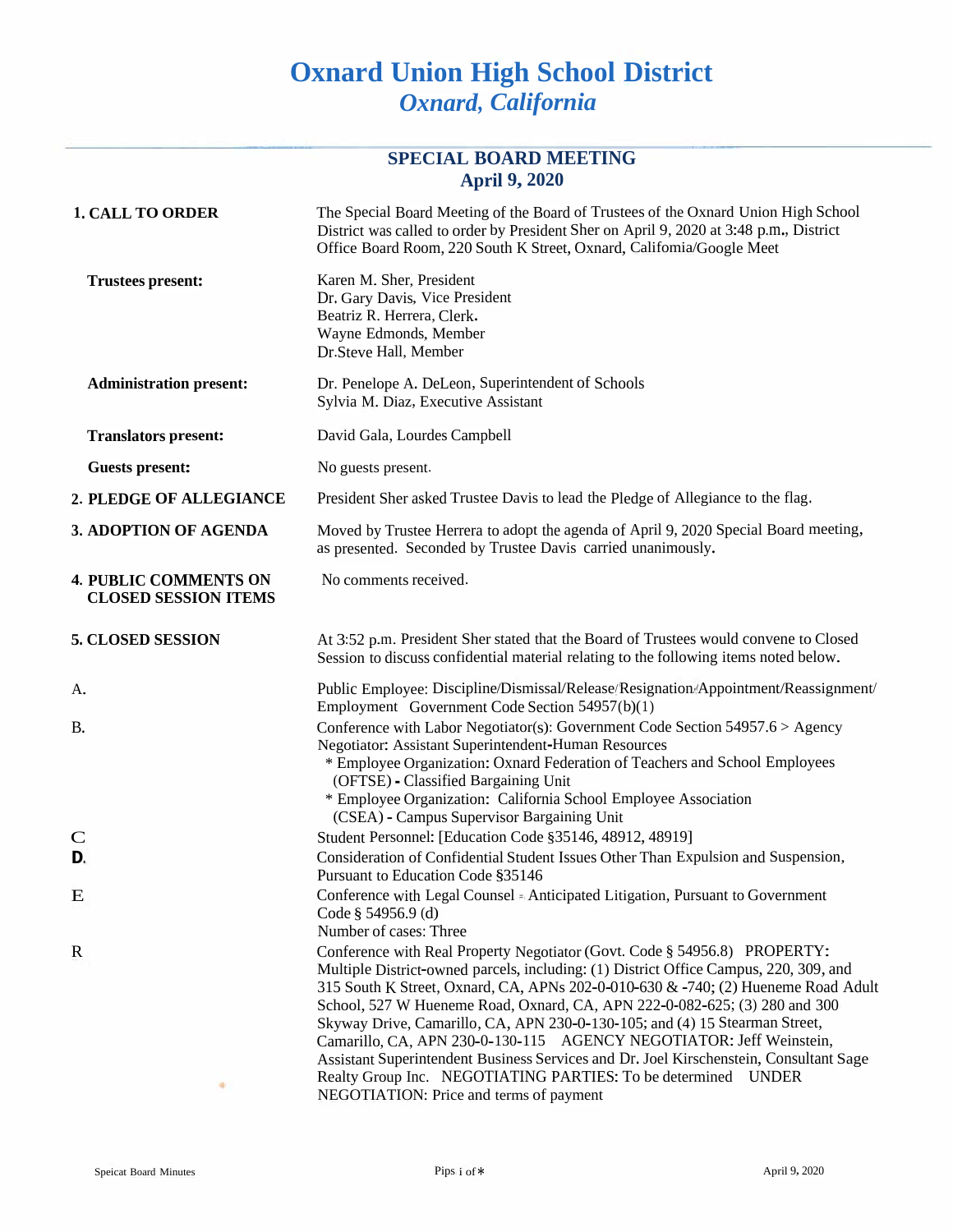#### **6. RECONVENE IN PUBLIC: REPORT ON CLOSED** during Closed Session. **SESSIONSESSION ACTION**

#### **7. PUBLIC COMMENTS TOADDRESS THE BOARD OF TRUSTEES**

## **8. STAFF REPORT**

A. Review of Board Policies 3516.5:<br>*Emergency Schedules* and 5141.22: *Emergency Schedules* and 5141.22: *Infectious Diseases*

### **9. STUDY**

**9. STUDY SESSION**<br>A. Study Session: Recruitment and<br>Selection Dresses for Superintende Selection Process for Superintendent gave a brief review<br>of Seheels of Schools

The Board reconvened at 4:31 p.m. President Sher reported out that no action was taken

No comments were received.

Dr. DeLeon reviewed Board Policies 3516.5: *Emergency Schedules* and 5141.22: *Infectious Diseases.*

Trustees asked if these are new Board Policies. Dr. DeLeon replied that they are existing nolicies: Board Policy 3516.5: *Emergency Schedules* was approved on August 28, 2019 policies; Board Policy 3516.5: *Emergency Schedules* was approve<sup>d</sup> on August 28, <sup>2019</sup> and Board Policy 5141.22: *Infectious Diseases* was adopted at the March 25, <sup>2020</sup> Board meeting.

 Dr. DeLeon added that the school closures, for the remainder of the year, was requestedby the State Department of Public Health, which outweighs the Ventura County Public<br>Health Department, Dr. Dr. Jan was sutherized to also OUUSD schools as stated in Health Department. Dr. DeLeon was authorized to close OUHSDHealth Department. Dr. DeLeon was authorized to close OUHSD schools as stated in<br>board policy 3516.5. Trustees requested that board policy 3516.5 be reviewed shortly<br>often the new Synoniptondent is bined after the new Superintendent is hired.

w of the selection process for a new Superintendent when a consulting President Sher asked Trustees how<br>for the now Synaginter dant of Sake President Sher asked Trustees how they would like the recruitment and selection process<br>for the new Superintendent of Schools to go. At the request of Trustees, Dr. DeLeon<br>gave a brief review of the selection process for a firm is used.

- Trustees liked the previous Superintendent selection process that was done for Dr. DeLeon as it was transparent, helpful and kept the community involved. as it was transparent, helpful and kept the communityDeLeon as it was transparent, helpful and kept the community involved.<br>• Trustee Davis added that the District doesn't have a lot of time to use an
- Trustee Davis added that the District doesn't have a lot of time to use an outside firm for the selection of the District's new Superintendent for the selection of the District's new for the selection of the District's new Superintendent.<br>● Trustee Hall was in agreement in using an outside firm
- Trustee Hall was in agreement in using an outside firm, Mr. Johnson from McPherson and Jacobson L.L.C. and Jacobson L.L.C. and Jacobson L.L.C.<br>• Trustee Edmonds wa
- Trustee Edmonds was in agreement that the previous Superintendent selection process went well. He felt the community appreciated their participation in the selection went well. He felt the community appreciated their participation in the selection<br>Presesses process.
- President Sher agreed that the Board should use the community process to help<br>Trustees to be as transparent as possible in the selection process Trustees to be as transparent as possible in the selection
- **I rustees to be as transparent as possible in the selection process.**<br>• Trustee Davis shared a packet, which contained a proposed time • Trustee Davis shared a packet, which contained a proposed timeline for the process, that was used for the 2011 and 2016 Superintendent selection process that was used for the <sup>2011</sup>that was used for the 2011 and 2016 Superintendent selection process.<br>• Trustee Davis proposed that the District not use a search firm and aske
- Trustee Davis proposed that the District not use a search firm<br>Drs. Arriaga and Fraisse could assist in the new Superintende Trustee Davis proposed that the District not use a search firm and asked if possibly<br>Drs. Arriaga and Fraisse could assist in the new Superintendent selection process.
- Drs. Arriaga and Fraisse could assist in the new Superintendent selection process.<br>● Dr. DeLeon informed Trustees that Drs. Arriaga and Fraisse are almost out of day • Dr. DeLeon informed Trustees that Drs. Arriaga and Fraisse are almost out of days, if<br>not already out, on their contracts with the District but Trustees can offer additional not already out, on their contracts with the District but Trustees can offer additional<br>new for their essistance, if needed pay for their assistance, if needed. pay for their assistance, if needed.<br>• Trustee Herrera thanked Trustee I
- Trustee Herrera thanked Trustee Davis for the thorough job he did in outlining the steps he presented as she felt it will be a roadman for anyone that will do the steps he presented as she felt it will be a roadmap for anyone that will do the<br>follitatership for the selection precess. facilitatorship for the selection
- racultatorship for the selection process.<br>• Trustee Herrera stated that there is less • Trustee Herrera stated that there is less inherent bias of any sort when an external firm<br>is used and it helps the process be as neutral as possible. She recommended that is used and it helps the process be as neutral as possible. She recommended that<br>Fructoes should use MeDhaman and Jacobson J.J. G. and added that Trustee Des Trustees should use McPherson and Jacobson L.L.C. and added that Trustee Davis has already done <sup>a</sup> lot of the legworkhas already done a lot of the legwork with the packet he presented.<br>• Trustee Herrera recommended using one of the HR Interims to gui
- Trustee Herrera recommended using one of the HR Interims to guide possibly an AD-<br>HOC Committee and the outside firm to reach out to the community for their input. HOC Committee and the outside firm to reach out to the community for their input. HOC Committee and the outside firm to reach out to the community for their input.<br>• Trustees agreed that there will be no RFP, would prefer to use Mr. Ben Johnson fro
- Trustees agreed that there will be no RFP, would prefer to use Mr. Ben Johnson from McPherson and Jacobson L.L.C. and that a contract for consideration will be McPherson and Jacobson L.L.C. and that a contract for consideration will be<br>massarted at the Argil 20th Board masting presented at the April 29<sup>th</sup> Board meeting.<br>• Dr DeLeon will contact McPherson and I
- Dr. DeLeon will contact McPherson and Jacobson L.L.C. today, April 9, <sup>2020</sup> to request a phone conference for Trustees Sher and Davis on Friday, April 10<sup>th</sup> before<br>1.00pm 1:00p.m.
- Trustees would prefer the brochure and application for the new Superintendent be sent out as application of  $29.2020$  Board meeting. •sent out asap before the April 29, <sup>2020</sup> Board meeting.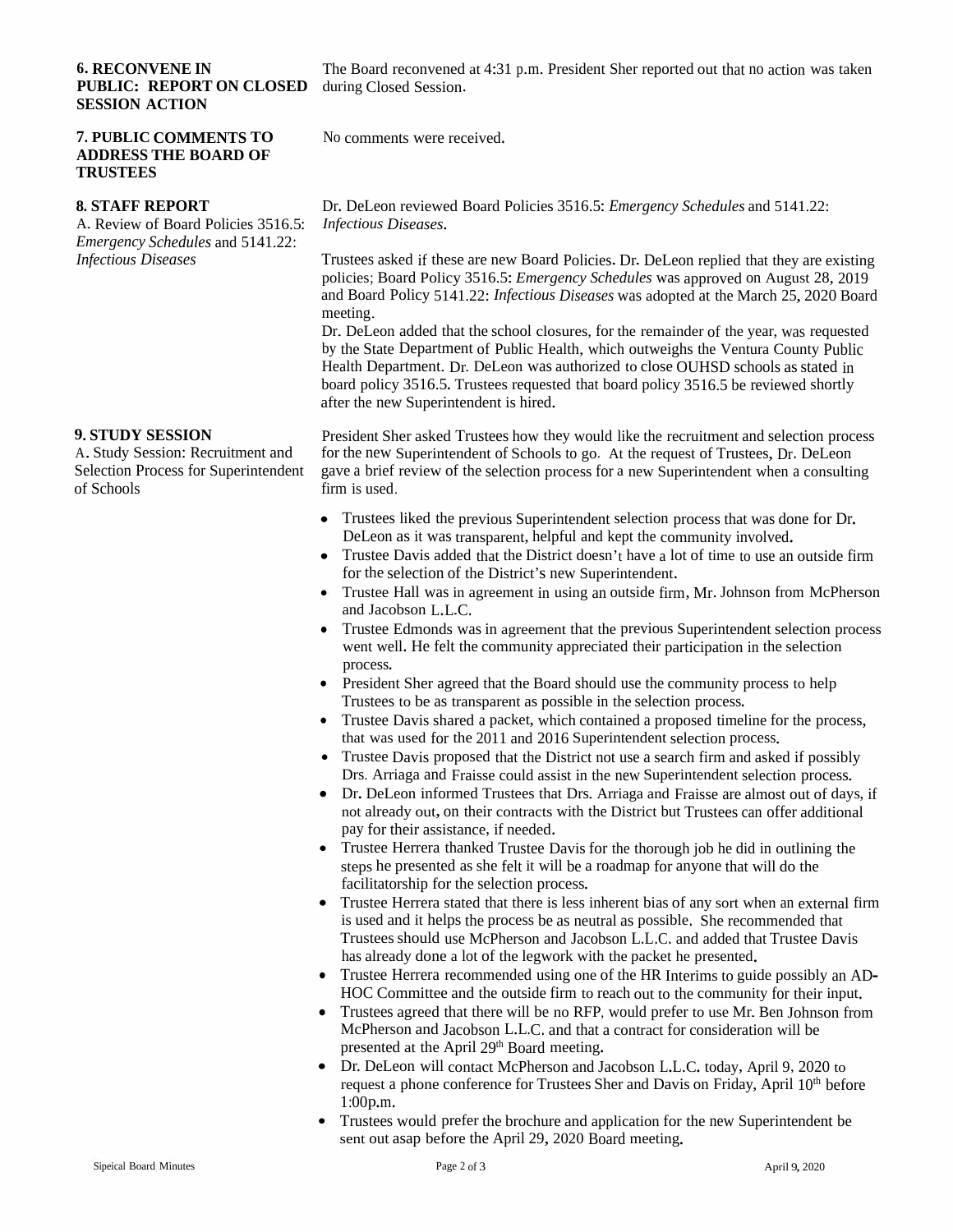- Trustees agree<sup>d</sup> that both internal and external candidates should be allowed to apply.
- Trustees discussed whom they might ask to serve on the community interview panel.
- Trustee Hall requested to see the community panel list that was used for interviews in 2016.
- Trustee Hall asked the Board President and Vice President to add into the brochure that Trustees recently passed <sup>a</sup> Bond Measure and the District is in the process of implementing it.
- It was agreed that Trustees Sher and Davis would discuss with the consultant the interview procedures and the interview committee and Trustees would finalize the details at the April 29<sup>th</sup> Board meeting.

10. ADJOURNMENT President Sher announced the meeting was adjourned at 5:49 p.m.

Approved as presented  $\bigwedge^{\text{B}}$  **Approved as presented**  $\bigwedge^{\text{B}}$ 

Beatriz R. Herrera, Clerk

P. Delas

Dr. Penelope A. DeLeon, Secretary and Superintendent of Schools

**Board meetings are video recorded and are available at: httiwwww.oxnardunion.QrR/board-of-trustees/board-meetinsi"videos**